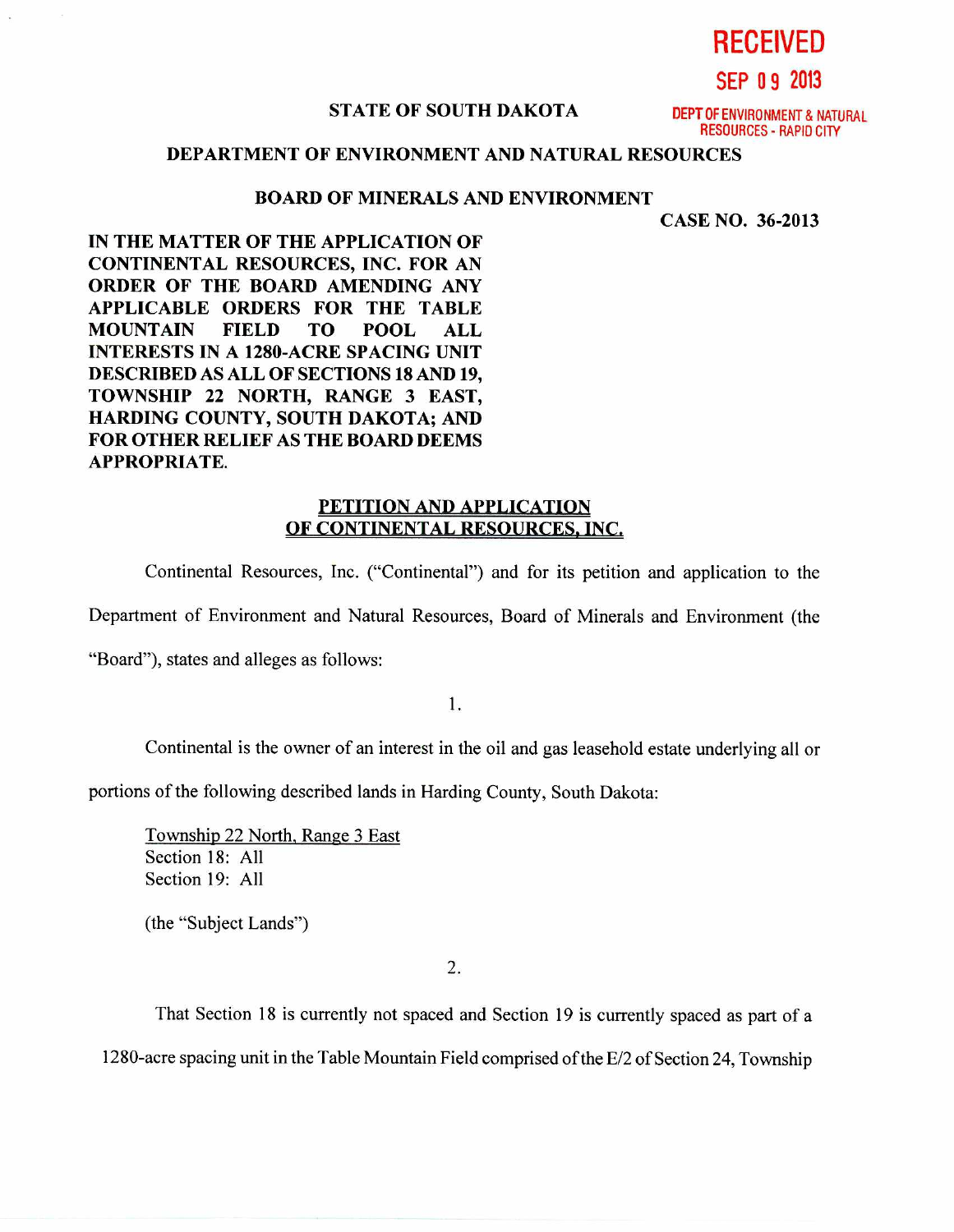22 North, Range 2 East, and all of Section 19, and the W/2 of Section 20, Township 22 North, Range 3 East, pursuant to Order No. 12-2008.

3.

That by petition filed by Continental requesting inclusion of Section 18 within the boundaries of the Table Mountain Field and requesting to establish Sections 18 and 19 as a 1280 acre spacing unit, it is anticipated that an order will be issued by the Board establishing said spacing unit in the Table Mountain Field.

4.

That Continental hereby requests the Board authorize Continental to drill, equip and operate the Walker 41-30H well as a horizontal well in the "B" Zone of the Red River pool in the Table Mountain Field within the Subject Lands.

5.

That there are both separately owned tracts and separately owned interests in the spacing unit comprised of the Subject Lands.

6.

That a voluntary pooling of the Subject Lands has not been accomplished.

7.

That Section 45-9-31 of the South Dakota Codified Laws provides as follows:

**45-9-31. Order pooling all interests in spacing unit-- Application by interested person--Notice and hearing--Terms and conditions.** In the absence of voluntary pooling, the Board of Minerals and Environment or the secretary, as applicable, upon the application of any interested person, shall enter an order pooling all interests in the spacing unit for the development and operation of the spacing unit, and for the sharing of production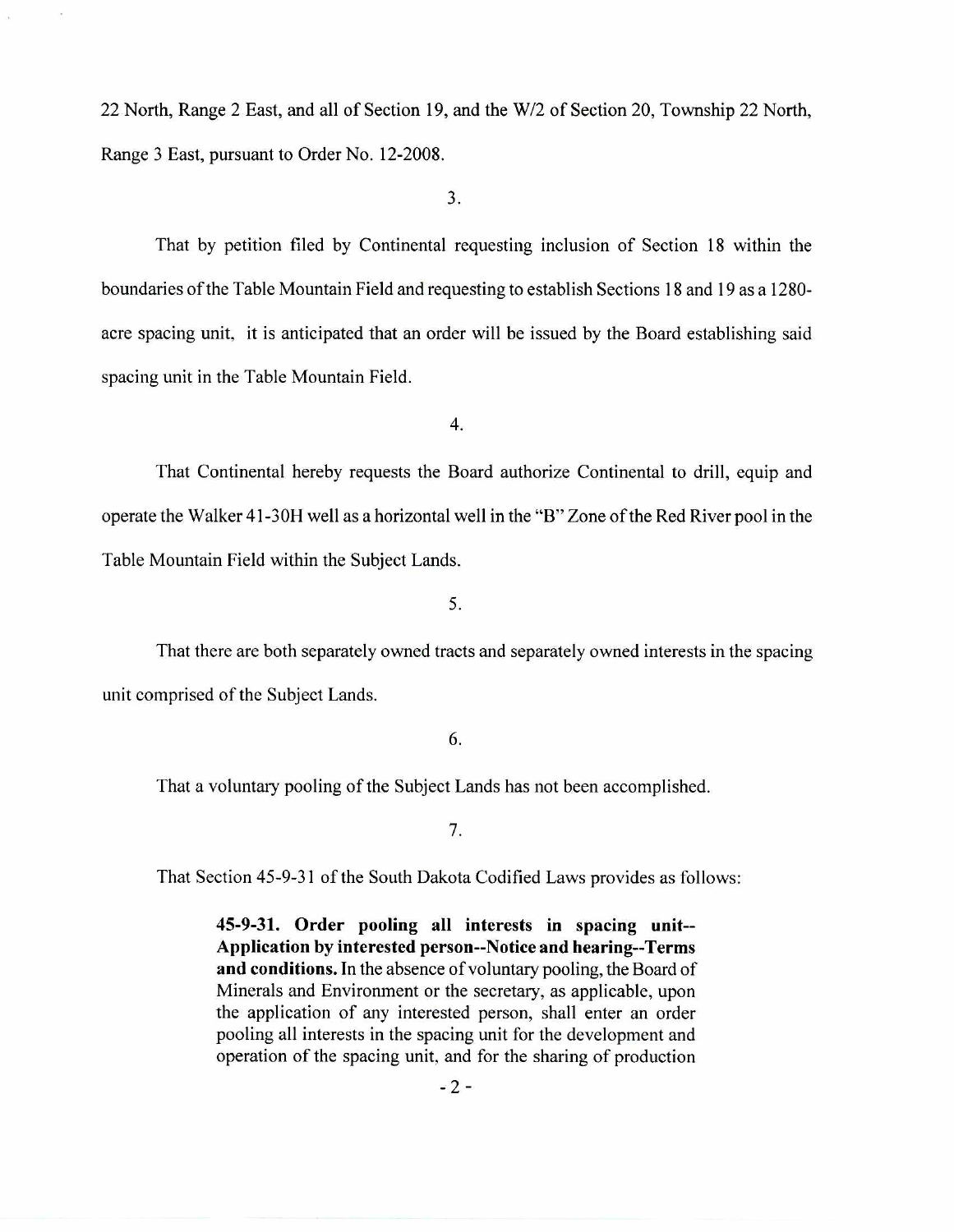from the spacing unit. Each such pooling order shall be made after notice and opportunity for hearing, and shall be upon terms and conditions that are just and reasonable, and that afford to the owner of each tract or interest in the spacing unit the opportunity to recover or receive without unnecessary expense, his or her just and equitable share.

8.

That Section 45-9-32 of the South Dakota Codified Laws provides as follows:

**45-9-32. Order of Board of Minerals and Environment pooling all interests in spacing unit--Operation of well--Rights of owners to participate--Payment of expenses.** Each such pooling order shall authorize the drilling, equipping, and operation of a well on the spacing unit; shall provide who may drill and operate the well; shall prescribe the time and manner in which all the owners in the spacing unit may elect to participate therein; and shall make provision for payment by all those who elect to participate therein of the reasonable actual cost thereof, plus a reasonable charge for supervision and interest.

9.

Continental respectfully requests that the Board enter an order to pool all interests in a

1280-acre spacing unit for the Table Mountain Field described as the Subject Lands.

**10.** 

**In** Continental's opinion, pooling the Subject Lands will increase the ultimate recovery of

the pool, prevent waste, prevent the drilling of unnecessary wells and protect correlative rights.

WHEREFORE, Continental respectfully requests that notice of this matter be provided as required by South Dakota laws and that thereafter the Board of Minerals and Environment enter its order granting the relief requested herein.